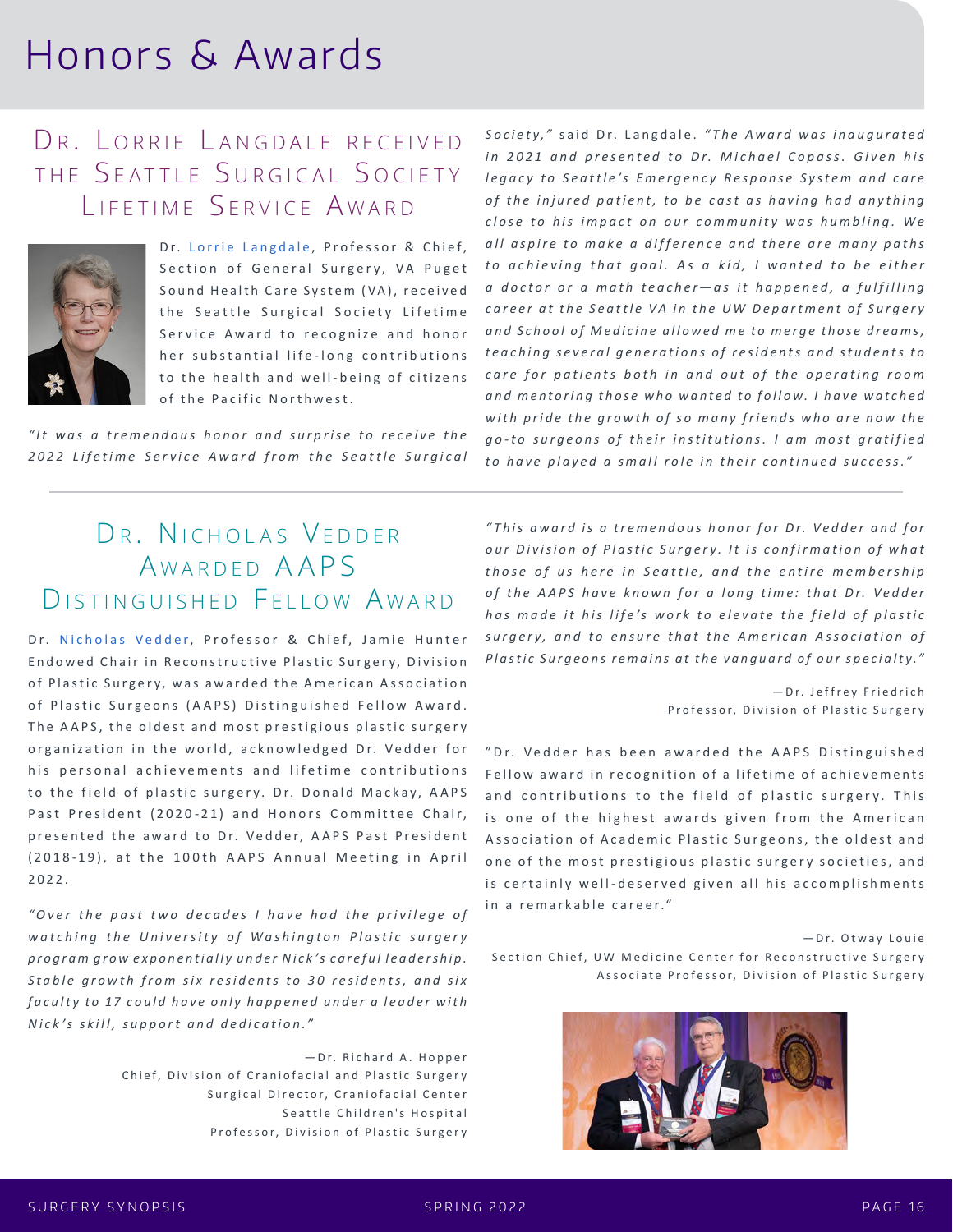### **FACULT Y**

#### **Dr. Maziar Khorsandi RECEIVED THE ISHLT/O.H. FRAZIER AWARD IN MECHANICAL C i r c u l a t o r y S u p p o r t Translational Research**



Dr. [Maziar Khorsandi](https://www.uwmedicine.org/bios/maziar-khorsandi#about-tab), Assistant Professor, Division of Cardiothoracic Surgery, received the International Society for Heart and Lung Transplantation/O.H. Frazier

Award in Mechanical Circulatory Support (MCS) Translational Research. The purpose of this award is to support rising stars in the field of MCS at a critical time in their career. The award recipient will have already established a track record in the field of mechanical circulatory support and will stive to further develop their career in this area.

"We aim to demonstrate the utility of *w i r e l e s s p u l m o n a r y a r t e r y p r e s s u r e m* on *it oring* (Cardio MEMS HF) in the *management of patients supported with* durable left ventricular assist devices *(LVAD)*," said Dr. Khorsandi. "We expect *that CardioMEMS HF can obviate the need for invasive hemodynamic studies in the cath lab and echocardioaraphy to determine each patient's optimal LVAD* speed. Furthermore, the findings from this study will provide a potential mechanism for the closed-loop modulation of LVAD *pump speed in future controller designs."*

#### **DR. SARA KIM HONORED WITH SCRIPPS' COLLEGE 2022 DISTINGUISHED ALUMNAE OF THE Year Award**



Dr. [Sara Kim](https://uwsurgery.org/researchintroduction/research-investigators/sara-kim/), Research Professor, Division of General Surgery, was honored with Scripps' College 2022 Distinguished Alumnae of the Year Award.

First presented in 1978, the Scripps College Distinguished Alumna Award was established to celebrate the notable achievements of Scripps alumnae and to focus attention on Scripps' role in the education of women. Dr. Kim has dedicated her career to UW as a medical ed u cator, developing and delivering training in resolving interpersonal conflict in healthcare settings. Dr. Kim credits Scripps and the late Professor Jim Gould, her advisor at Scripps, for instilling the passion for lifelong learning. Dr. Kim states, "Professor Gould showed me that *a value like kindness can be and must be a lifelong practice within us. As a leader in the medical school, collaboratively* solving organizational challenges or *teaching conflict management skills, I'm learning that kindness is the foundation* of honoring the dignity of both myself and *others. The early experience of kindness* at Scripps and the lifelong remembrance *of that experience molded me into who I am today."*

#### **DR. TERESA KIM RECEIVED NATIONAL CANCER INSTITUTE EARLY-STAGE SURGEON Scientist Program Award**



Dr. [Teresa Kim](https://www.uwmedicine.org/bios/teresa-kim#about-tab), Assistant Professor, Division of General Surgery, received the National Cancer Institute Early-Stage Surgeon Scientist Program

[\(ESSP\)](https://www.cancer.gov/grants-training/training/funding/nci-essp) Award. ESSP is designed to train surgeon scientists and retain them in cancer research by supporting a program focused on cancer-related disease and basic/translational research. This program aims to bring together surgeon scientists from across the United States and build cohorts that will be trained together for up to three years per cohort.

*" T h i s a w a r d i s s o i m p a c t f u l . I a m g r a t e f u l that the NIH recognized and is proactively working to support early-stage surgeon scientists, and I am grateful for the o p p o r t u n i t y t o l e a r n a l o n g s i d e b r i l l i a n t p e e r s a n d c o n t i n u e b u i l d i n g m y o w n t u m o r i m m u n o l o g y r e s e a r c h p r o g r a m . Most importantly, I am grateful for the* sustained support of the Department of *Surgery – the investment in my scientific work, the sponsorship of opportunities like this, and the invaluable mentorship* shared by senior surgeon scientists, Drs. [Raymond Yeung](https://www.uwmedicine.org/bios/raymond-yeung#about-tab) *and* [Venu Pillarisetty](https://www.uwmedicine.org/bios/venu-pillarisetty#about-tab) *. Their passion, wisdom, quidance, and belief in my potential have been critical* at many steps along the way. Excited to *get to work, tackling immune resistance in colorectal cancer liver metastasis."*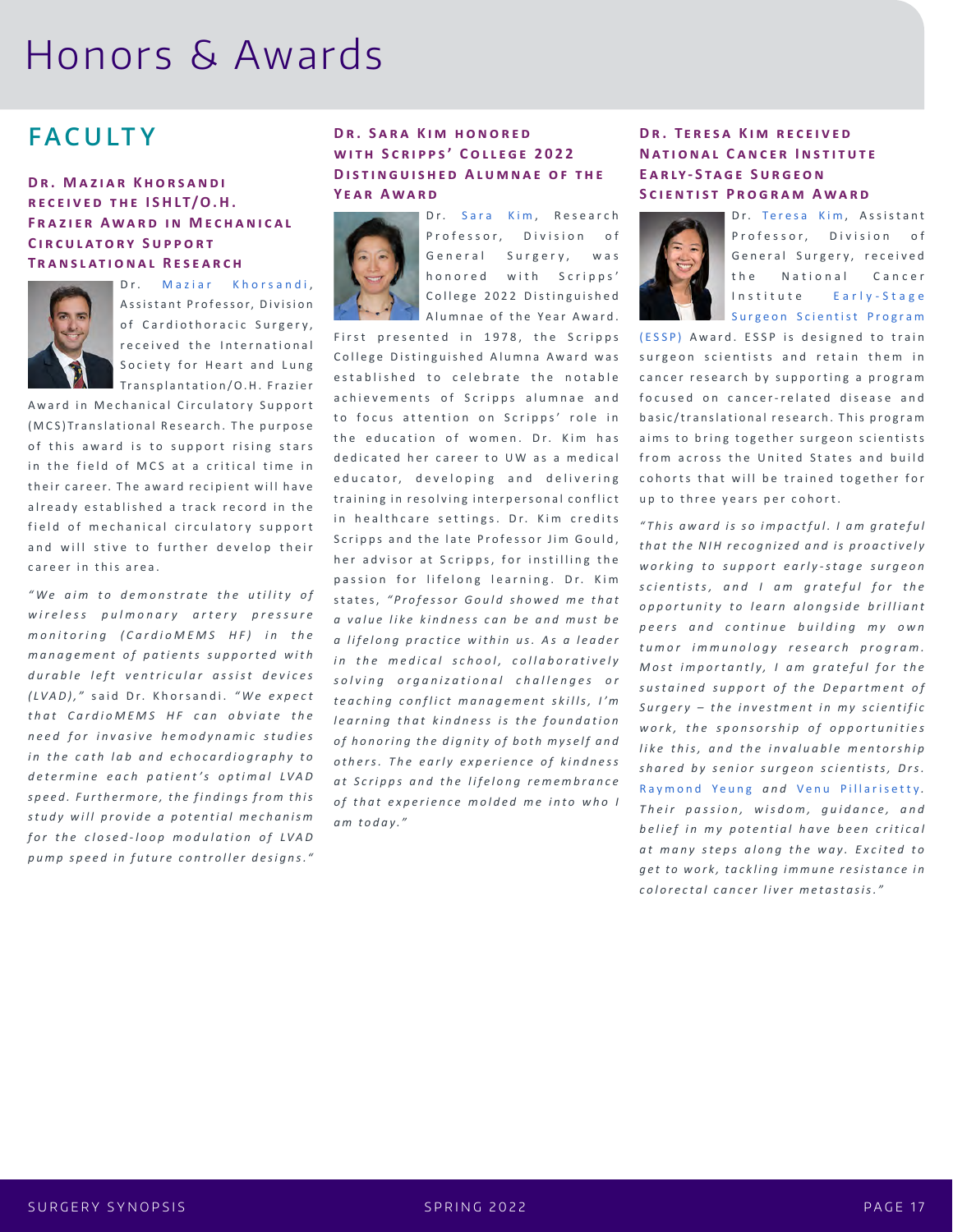#### **DR. REBECCA MAINE RECEIVED t h e A m e r i c a n A s s o c i a t i o n FOR THE SURGERY OF TRAUMA RESEARCH AND EDUCATION FUND Scholarship**



Dr. [Rebecca Maine](https://www.uwmedicine.org/bios/rebecca-maine#about-tab), Assistant Professor, Division of Trauma, Burn & Critical Care Surgery, received the A merican Association for the Surgery of Trauma (AAST)

Research and Education Fund Scholarship. The purpose of this scholarship is to encourage young investigators to become a part of the AAST community, network with leading trauma surgeons, and engage in the cutting-edge program at the Annual Meeting.

#### **Dr. Lara Oyetunji Received the Inaugural DR. PATRICIA L. DAWSON Endowed Faculty Fellowship**



To honor the late Dr. Patricia L. Dawson, MD, FACS, Ph.D, and her 40 y e ar legacy of advocating for healthcare equity, an endowed faculty fellowship in the UW Medicine Office

of Healthcare Equity was created in her name. This fund will "support the work of a faculty leader at UW Medicine to operationalize the goals of the UW Medicine Healthcare Equity Blueprint, an innovative roadmap for improving equity outcomes written by UW Medicine leaders and initiated by Drs. Houston and Dawson." Dr. [Shakirat \(Lara\) Oyetunji](https://www.uwmedicine.org/bios/shakirat-oyetunji), Assistant Professor, Division of Cardiothoracic Surgery, was the inaugural recipient and says of this honor, "Dr. Dawson was a visionary leader and a remarkable surgeon with a passion and career dedicated to *eliminating healthcare inequities. It is* an immense honor to be selected as the *in a u q ural* recipient for this endowed *faculty fellowship. I hope that I can rise to the legacy that this endowed fellowship* commands and very much look forward

*to working with the Office of Health Care Equity, the UW Heart Institute, the Department of Surgery, and local partners on moving the needle pertaining to the cardiac care that UW Medicine provides to our patients and community."*

#### **DR. JAMES PARK AWARDED THE WAYNE D. AND JOAN E. KUNI Foundation Imagination Grant**



Dr. [James Park](https://www.uwmedicine.org/bios/james-park#about-tab), Professor, Division of General Surgery, in collaboration with Dr. Yawen Li in Radiation Oncology were awarded the Wayne D. and Joan E. Kuni

Foundation Imagination Grant to support their work in advancing liver cancer imaging. The Imagination Grants serve as catalysts for strengthening or expanding the cancer research capabilities of an institution in service of its mission to fulfill an unmet need and to advance the impactful and innovative work into the next critical phase.

*" T h i s g e n e r o u s s u p p o r t f r o m t h e K u n i*  Foundation will provide funding to *humanize our antibody, a critical next* step in bringing our research from bench *to bedside. Our innovative platform will detect liver cancer at sizes ten times* smaller than current best imaging and treat *a d v a n c e d s t a g e d i s e a s e w h e n o t h e r o p t i o n s*  are not feasible. This type of imaging will *be paradigm shifting, preventing early recurrences after invasive therapies, and will provide a novel treatment to patients with limited options."*

#### **DR. VENU PILLARISETTY RECEIVED BROTMAN BATY Institute funding**



Dr. [Venu Pillarisetty](https://www.uwmedicine.org/bios/venu-pillarisetty#about-tab), Professor, Division of General Surgery, and Evan Newell, Associate Professor, Fred Hutchinson Cancer Center, received

Brotman Baty Institute funding for their research developing personalized T cell therapeutics that target an individual patient's cancer.

Dr. Pillarisetty, who has been studying im m u n o logy for over 20 years, noted, " this work is a passion of mine. In some *ways, our study represents an interesting* pairing. Kidney and pancreatic cancers are very different and respond differently *to immunotherapies. Up to this point,* p an creatic cancer has not really responded *very well to immunotherapy, while kidney cancer has."*

#### **DR. JONATHAN SHAM RECEIVED THE DR. CHARLES A. COLTMAN, JR., FELLOWSHIP AWARD FROM The Hope Foundation**



Dr. [Jonathan Sham,](https://www.uwmedicine.org/bios/jonathan-sham#about-tab) Assistant Professor, Division of General Surgery, received the Dr. Charles A. Coltman, Jr., Fellowship Award from The Hope Foundation. The

primary purpose of this award is to engage outstanding early-career investigators from SWOG-affiliated institutions in learning clinical trial methodology within an academic and network group environment that will lead to independent clinical research, while honoring the legacy of long-time SWOG Chair and leader, Dr. Charles A. Coltman, Jr. Dr. Sham's study aims to evaluate the effect of lanreotide on postoperative pancreatic fistula.

*" T h i s a w a r d p r e s e n t s a u n i q u e o p p o r t u n i t y to gain career-changing quidance from* SWOG leaders about the development and